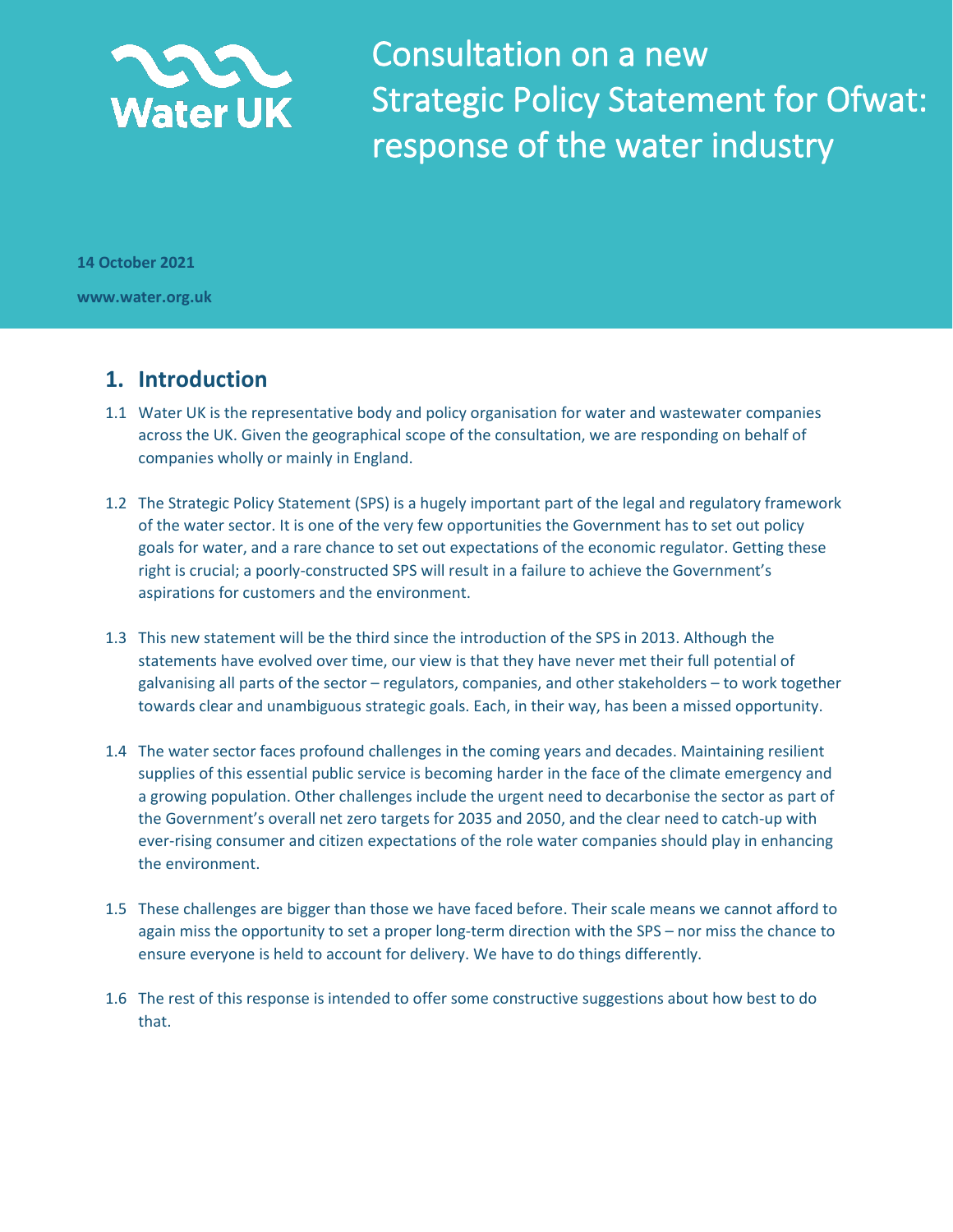### **2. A missed opportunity to provide clear and unambiguous direction**

- 2.1 We are encouraged by the growing consensus that, given the long-term challenges facing the sector, a long-term approach is needed in its regulation, and we fully support the establishment by Government of long-term targets under the Environment Bill.
- 2.2 However, while the draft SPS broadly covers the right themes, our view is that it is a missed opportunity to provide a clear and specific direction for the latter part of this decade and confidence that the whole sector will act together to deliver shared goals. Our concern is that without more clarity on the specific goals the Government wants delivered, there is a high likelihood that vital investment will be deferred in favour of perceived short-term pressures. Waiting until the 2030s for that investment will be too late – as a country, we cannot afford to waste the 2020s, and the delay will also increase cost.
- 2.3 We recognise the importance that Defra attaches to maintaining the independence of economic regulation and strongly agree with that objective. We understand, therefore, the reluctance to be seen to 'micromanage' targets; after all, the independent economic regulation of private providers of public services has been fundamental to the sector's transformation of the environment and services to customers over the last 30 years, made possible by over £160 billion of investment at no cost to taxpayers.
- 2.4 However, our view is that the current draft is much too cautious and deferential. It is negligent in failing to make proper use of the provisions made by Parliament for governments to set a strategic direction to the sector's economic regulator.
- 2.5 As a result, the document as drafted will be ineffective in ensuring that the Government's priorities are met in a timely – and environmentally sustainable – manner.
- 2.6 The Government has set, or is about to set, a series of long-term targets (for example on drought resilience, net zero and through the Environment Bill on issues like storm overflows) that it views as essential for protecting the public interest. The water industry – enabled by its economic regulator – is at the heart of delivering those public goods. The lack of concrete direction in the SPS to achieve those targets is therefore an incomprehensible gap, and contrasts sharply with the Government's statements of determined action.
- 2.7 It is essential that the SPS sets an explicit expectation that regulatory decisions at each price review should demonstrably set the sector on a measurable trajectory to meet these long-term targets. This would retain the ability for the regulator to make different decisions across different companies – reflecting, for example, the quality of their evidence and plans – while ensuring broad progress against the things the Government has said it wants.
- 2.8 There is a clear precedent in the communications sector for government, through the mechanism of Strategic Policy Statements, to state timebound objectives that the regulator is tasked with achieving, within the bounds of their statutory duties, and to provide an explicit steer on the relative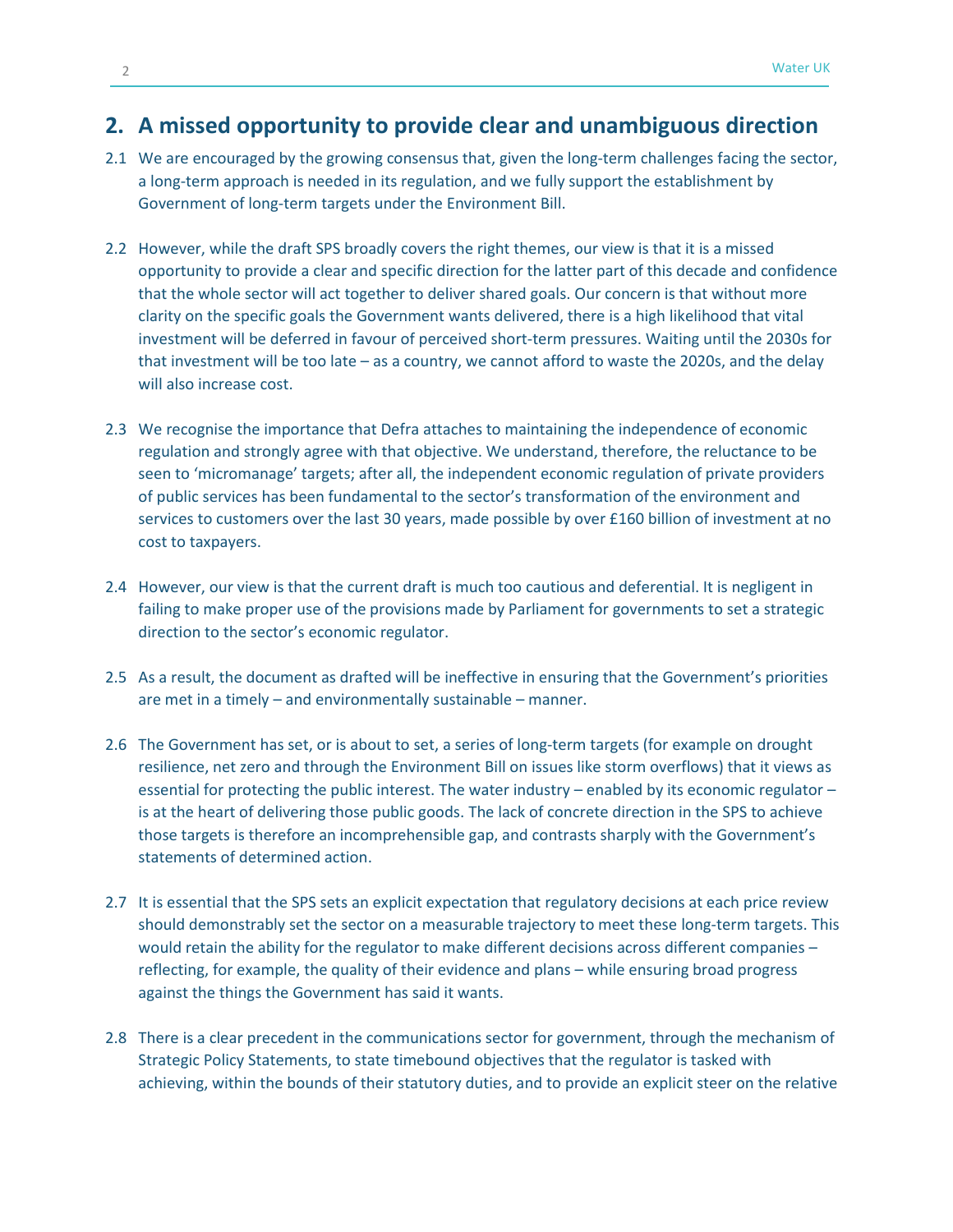priorities to be given to promoting investment and reducing customer bills. We note that the Statement of Strategic Priorities for telecommunications<sup>1</sup> states:

*We want the nationwide deployment of gigabit-capable broadband networks at pace. We also want to be a world leader in the next generation of 5G mobile technology, with deployment to the majority of the country by 2027*

and

*The Government's aim is to promote investment and competition in world-class digital networks, to as many people and businesses as possible. Investment in new networks by BT and alternative providers is key to improving consumer outcomes, in terms of choice, service quality, and innovation. The Government's view is that promoting investment should be prioritised over interventions to further reduce retail prices in the near term.*

- 2.9 Not providing equivalent clarity to the water sector run a serious risk that substantive progress towards meeting the Government's long-term targets will be deferred into future periods as a result of perceived short-term pressures. This would not only comprise delivery against the sector's longterm targets but would also be likely to increase overall costs to customers compared to more timely investment<sup>2</sup>.
- 2.10 Providing this clearer and more specific direction regarding the Government's priorities and expectations would not compromise independent economic regulation. On the contrary, it would assist Ofwat by providing the opportunity to demonstrate clearly and unambiguously how its decisions were in accordance with the Government's priorities, strengthening the overall legitimacy of the regulatory framework and avoiding unnecessary and distracting disputes regarding the direction of the sector.

### **3. Strengthening accountability**

- 3.1 However, even with clearer and more specific direction, the SPS risks being ineffective unless appropriate arrangements are in place to ensure that it is acted upon.
- 3.2 While the information provisions for Ofwat in paragraph 10 of the draft statement provide some limited degree of accountability, we suggest that accountability would be enhanced by Parliament taking a more active role. This could, for example, involve a relevant Parliamentary Committee (such as the Efra Select Committee or the Environmental Audit Committee) holding an annual hearing to enable Ofwat to explain, and be scrutinised on, how it is acting in accordance with the SPS.
- 3.3 In our responses to the consultation questions, below, we provide more specific suggestions on how the draft could be strengthened to give the Government greater confidence that its priorities and expectations will be delivered in practice without unintended consequences.

<sup>1</sup> <https://www.gov.uk/government/publications/statement-of-strategic-priorities>

 $2$  See, for example, NIC's analysis of the benefits of timely investment to improve drought resilience: <https://nic.org.uk/app/uploads/NIC-Preparing-for-a-Drier-Future-26-April-2018.pdf>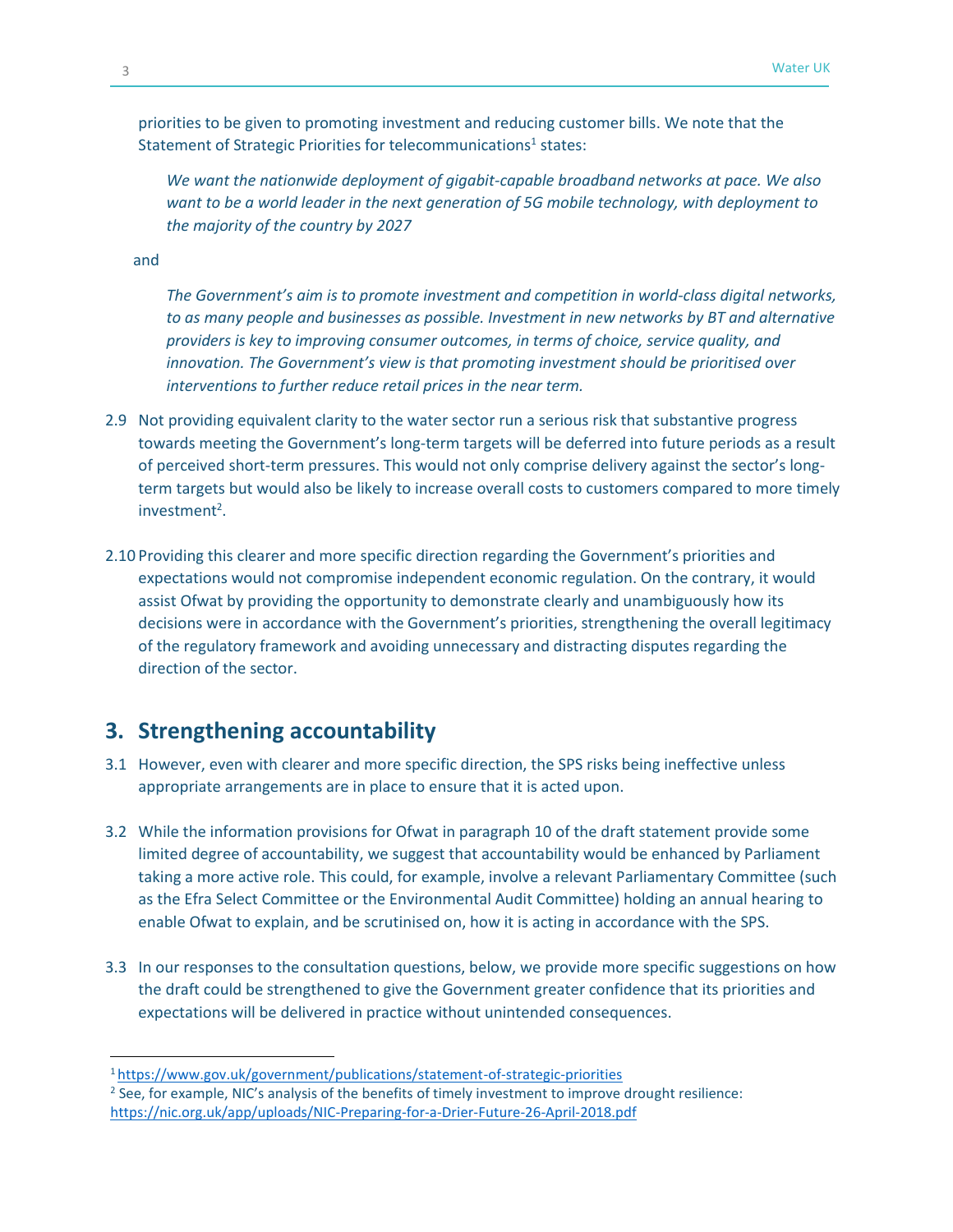# **4. Consultation question 1: Has the government identified the most relevant strategic priorities for Ofwat? If not, please provide details of the priorities that should be included.**

- 4.1 Broadly, we agree that the most relevant strategic priorities have been identified in the document, although there are two crucial areas which, as drafted, only receive minor references.
- 4.2 Firstly, in an infrastructure sector with an extensive and often long-lasting asset base, ensuring sufficient underpinning investment to maintain the health of the asset base for future generations is an essential foundation for achieving all other objectives. While asset health and how this impacts resilience is referred to in paragraph 26, we suggest that the statement should go further and set an expectation that Ofwat ensures that the regulatory framework takes a forward-looking view of future needs of investment to maintain asset health, rather than relying on assessments based on historic data and an implicit assumption that future will be in line with the past.
- 4.3 Secondly, we note that while the draft recognises that safe, clean drinking water is vital for public health and the wellbeing of our society (paragraph 25), there is little reference to the actions necessary to ensure that this fundamental objective for the sector continues to be met. Maintaining high standards of drinking water quality will require continued focus, both to progressively reduce known harms like lead and to address new or emerging threats in a timely manner, and it would be helpful to recognise this more explicitly in the final statement.
- 4.4 In addition, there two areas where we are concerned that the priorities as articulated would have unintended consequences:

### **Storm overflows**

- 4.5 Water companies are passionate about protecting and enhancing our nation's rivers, and over the next five years will be investing £1.2bn in improving storm overflows as part of a £5bn environment programme. We have been working closely with Defra and other stakeholders on how to go further through the joint industry-government Storm Overflows Taskforce, and fully support the long-term goal set by the Taskforce, and announced by Defra in January 2021<sup>3</sup>, to 'eliminate harm from overflows'. Meeting this goal will require significant and sustained investment; the focus on eliminating the 4% of harm caused by storm overflows to English rivers would enable environmental benefits to be demonstrated to the customers whose bills will fund this investment.
- 4.6 We note, however, that in contrast with the previously announced goal, the expectation in the draft statement (paragraph 24) is 'to significantly reduce the frequency and volume of sewage discharges from storm overflows', irrespective of whether they are causing environmental harm. Given the scale of investment this would require, the consequence would inevitably be significant upward pressure on customer bills for little or no demonstrable environmental benefit, and the potential for 'crowding out' other investment areas which would provide greater benefits to customers and the environment. While this is a policy choice for the Government, we question whether customers

<sup>3</sup> <https://www.gov.uk/government/news/taskforce-sets-goal-to-end-pollution-from-storm-overflows>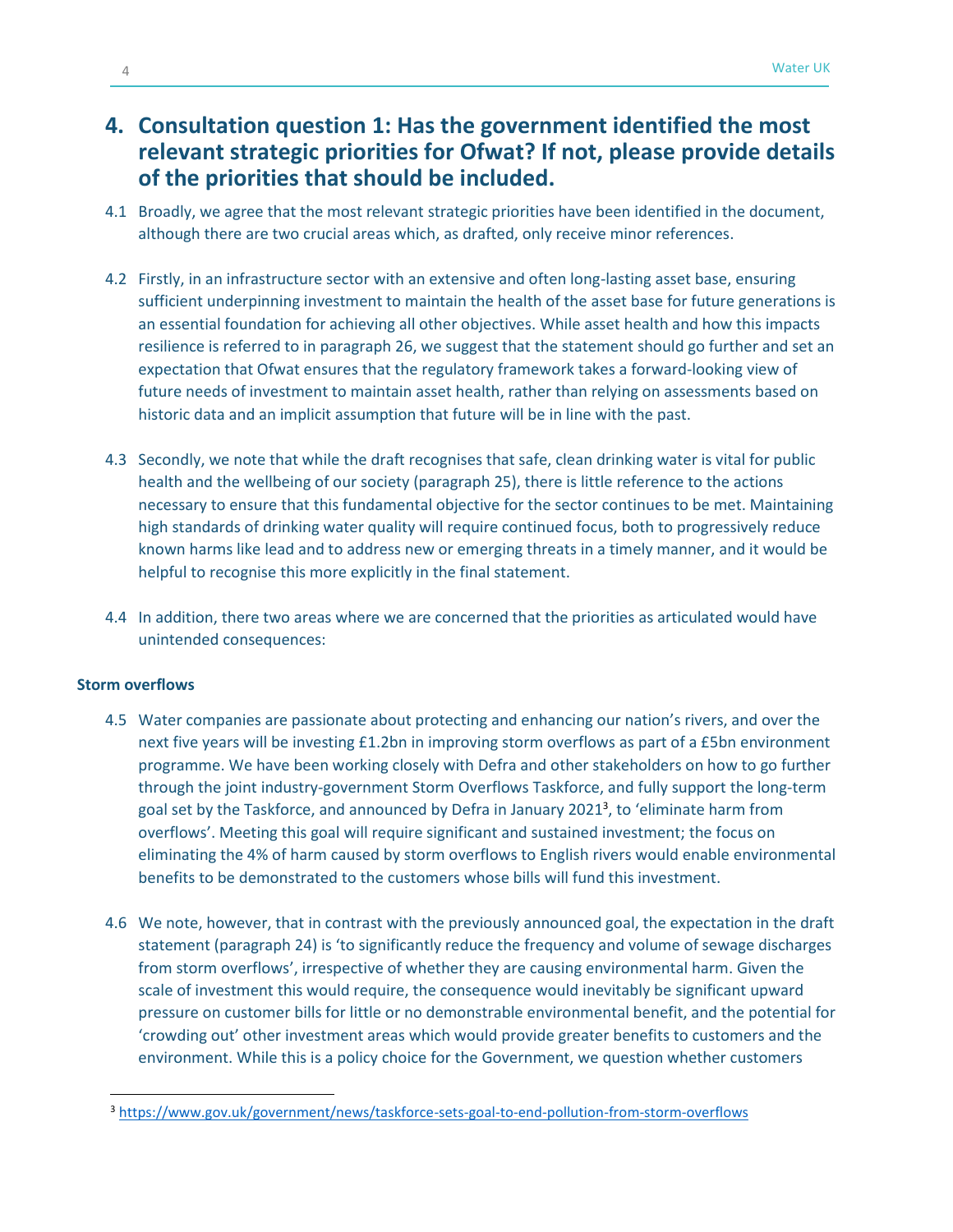would regard this as representing value for money and urge the reinstatement of the goal of eliminating harm.

#### **Managing water demand**

- 4.7 We agree that as part of a twin-track approach, it is crucial to manage the demand for water, alongside increasing supply, and companies are committed to play their part in this. We are however concerned that the specific way in which the draft statement proposes to take forward this objective (a target for per capita household consumption, paragraph 30) is suboptimal and would have unintended consequences.
- 4.8 As set out in the 25-year Environment Plan, the overall desired outcome is to reduce abstraction, reducing pressure on the environment. The most effective and efficient way to do this is to incentivise the broadest possible range of actions to achieve this goal, which is why the Government is considering setting a target under the Environment Bill on the volume of water distributed (distribution input) to reflect all water consumption – both household and non-household – and leakage.
- 4.9 A narrow focus on just one component, as proposed in the draft statement, would be less effective and less efficient at achieving the desired outcome of less water being abstracted from the environment. We therefore urge Defra to replace the specific expectation in relation to reducing personal water consumption with an expectation of holding companies to account for their contribution to meeting the forthcoming Environment Bill target on the volume of water distributed.

## **5. Consultation question 2: Does the strategic policy statement effectively set out government's expectations of Ofwat in supporting delivery of our priorities? If not, please identify where these expectations could made clearer.**

- 5.1 As set out above, our overall concern with the draft statement is that it is not sufficiently clear or specific in its expectations, and as a result will not be effective in ensuring that the Government's strategic priorities are delivered in a timely manner.
- 5.2 This could be addressed by being clear that proportionate progress towards long term targets is expected to be made at each price review, such that the sector is demonstrably on a realistic and achievable trajectory to meet the long-term target. In particular, this should apply to:
	- the delivery of targets set under the Environment Bill to meet the outcomes in the 25 Year Environment Plan (paragraph 18)
	- ensuring that the water industry makes a proportionate contribution to meeting both the Government's 2035 target to reduce greenhouse gas emissions by 78% and the Government's 2050 net zero target (paragraph 19)
	- progress towards meeting long-term water resources needs and the need for water companies to be resilient to a one in 500-year drought by 2040 (paragraph 29)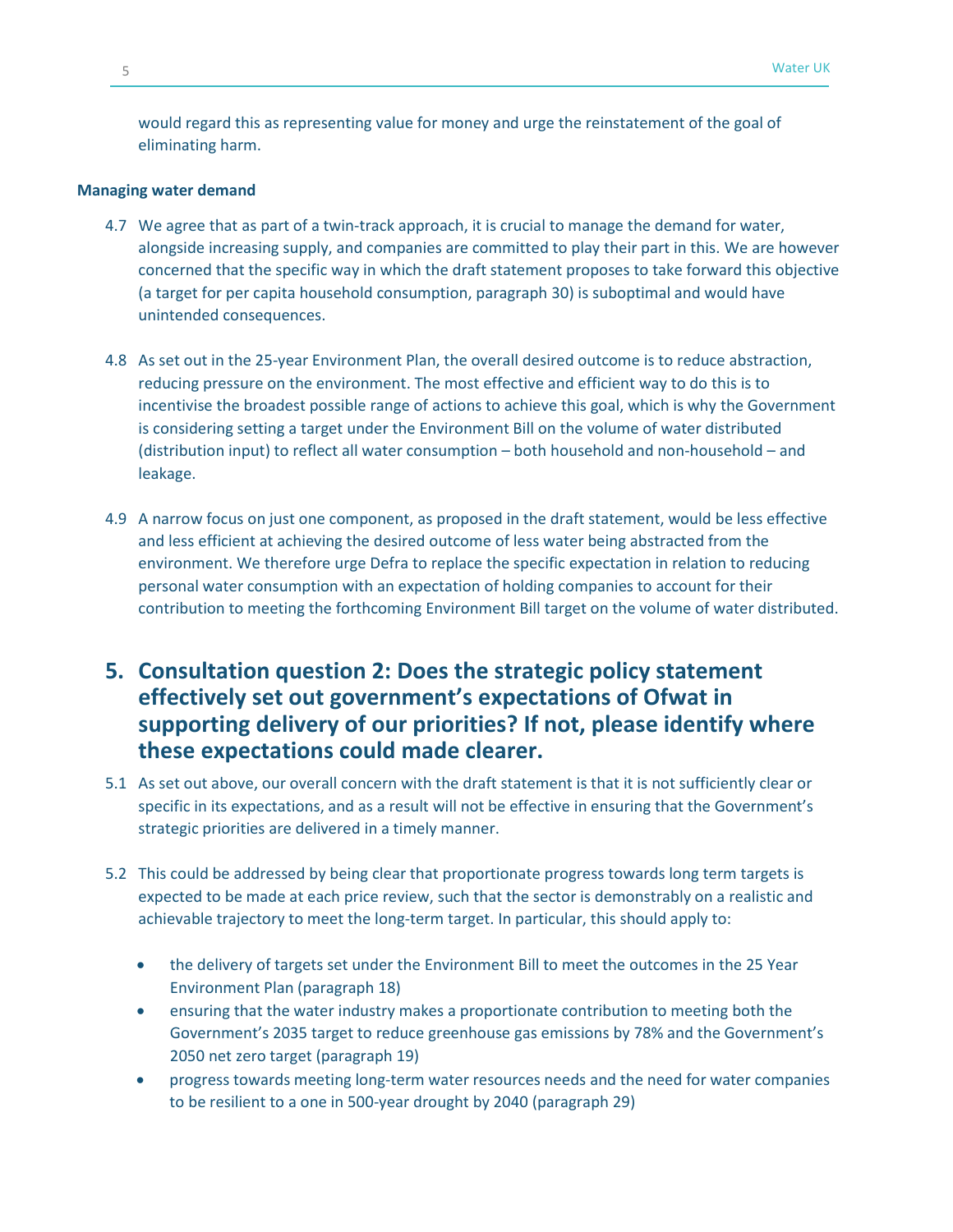- 5.3 A further area where in our view the expectations should be clearer and more specific is in relation to nature and catchment-based solutions. The multiple benefits from these approaches are widely recognised, and we agree both that their use should be significantly increased and that to do so will need collaborative working between companies and regulators.
- 5.4 However, we believe that there should be greater collective ambition to make the next price review transformative, truly mainstreaming catchment and nature-based approaches. We suggest two amendments to the current text (paragraph 22) to aid in making this transformation a reality:
	- that the default national presumption should be that catchment or nature-based solutions are used, with alternative solutions only used if they demonstrably provide better long-term value to customers and the environment or are required by legislative obligations
	- that Ofwat ensures that its regulatory approach supports, encourages and incentivises catchment based and nature-based solutions and removes any barriers to their wider adoption
- 5.5 Finally, in relation to bioresources, the draft statement rightly notes that the bioresources market can provide benefits to customers and the environment by improving affordability, supporting renewable energy and avoiding the need to incinerate waste products.
- 5.6 In light of the continued uncertainty relating to the application of the Farming Rules for Water and the Industrial Emissions Directive, and the consequent impact on the bioresources market, we suggest that the expectations of Ofwat are expanded to include working with the Environment Agency and Defra to ensure that decisions, regulations and regulatory strategy are aligned across organisations and provide best long-term value to customers and the environment.

## **6. Consultation question 3: Do you consider that this statement to Ofwat is clear and easy to understand? If not, please identify any areas that could be clarified.**

- 6.1 In general, we find the statement to be easy to understand; we have though identified some areas that could be clarified.
- 6.2 We note the comments made in paragraph 23 on the industry's environmental performance. Despite the significant environmental improvements made over the last 30 years, which include a 70% reduction in discharged nutrients and a transformation to coastal bathing waters, we must also acknowledge that the public have ever-higher expectations about the environment that threaten to outpace the speed of change. In addition, new threats like climate change are adding to concerns about the lack of progress on increasing the ecological status of rivers. It is clear that the Government, regulators and the water industry need to change aspects of their approach – as will other sectors, responsible for three-quarters of the reasons for rivers not achieving good ecological status.